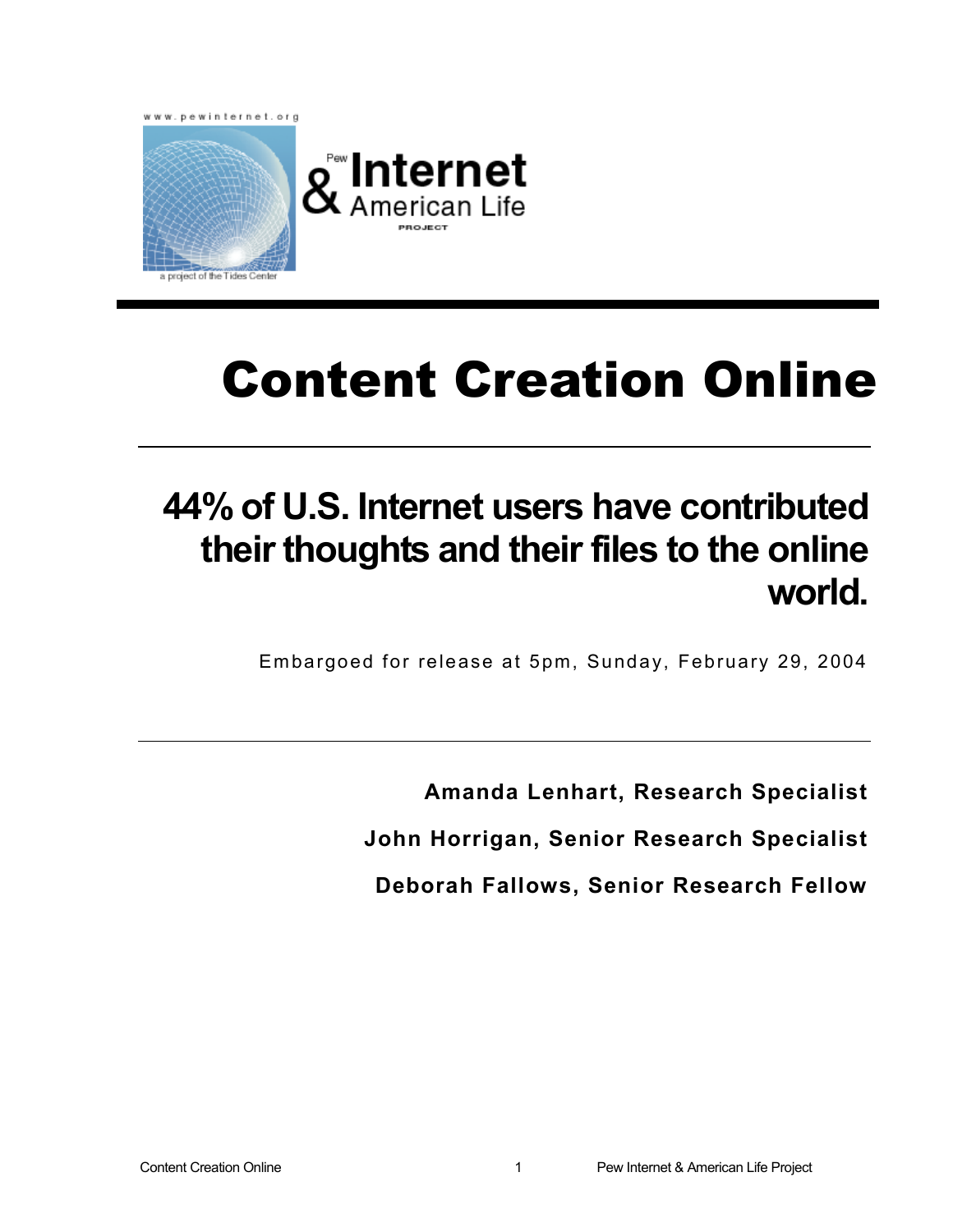#### **44% of Internet users have created content for the online world through building or posting to Web sites, creating blogs, and sharing files**

In a national phone survey between March 12 and May 20, 2003, the Pew Internet  $\&$ American Life Project found that more than 53 million American adults have used the Internet to publish their thoughts, respond to others, post pictures, share files and otherwise contribute to the explosion of content available online. Some 44% of the nation's adult Internet users (those 18 and over) have done at least one of the following:

- 21% of Internet users say they have posted photographs to Web sites.
- 17% have posted written material on Web sites.
- $\blacksquare$  13% maintain their own Web sites.
- **10%** have posted comments to an online newsgroup. A small fraction of them have posted files to a newsgroup such as video, audio, or photo files.
- 8% have contributed material to Web sites run by their businesses.
- $\Box$  7% have contributed material to Web sites run by organizations to which they belong such as church or professional groups.
- 7% have Web cams running on their computers that allow other Internet users to see live pictures of them and their surroundings.
- 6% have posted artwork on Web sites.
- 5% have contributed audio files to Web sites.
- $\blacksquare$  4% have contributed material to Web sites created for their families.
- 3% have contributed video files to Web sites.

The data reported here come from a national survey of 2,515 American adults, conducted in two parts from March 12-19 and then from April 29-May 20, 2003. The number of Internet users in the sample was 1,555. The margin of error is plus or minus three percentage points.

Pew Internet & American Life Project, 1100 Connecticut Avenue, NW, Suite 710, Washington, DC 20036 202-296-0019 http://www.pewinternet.org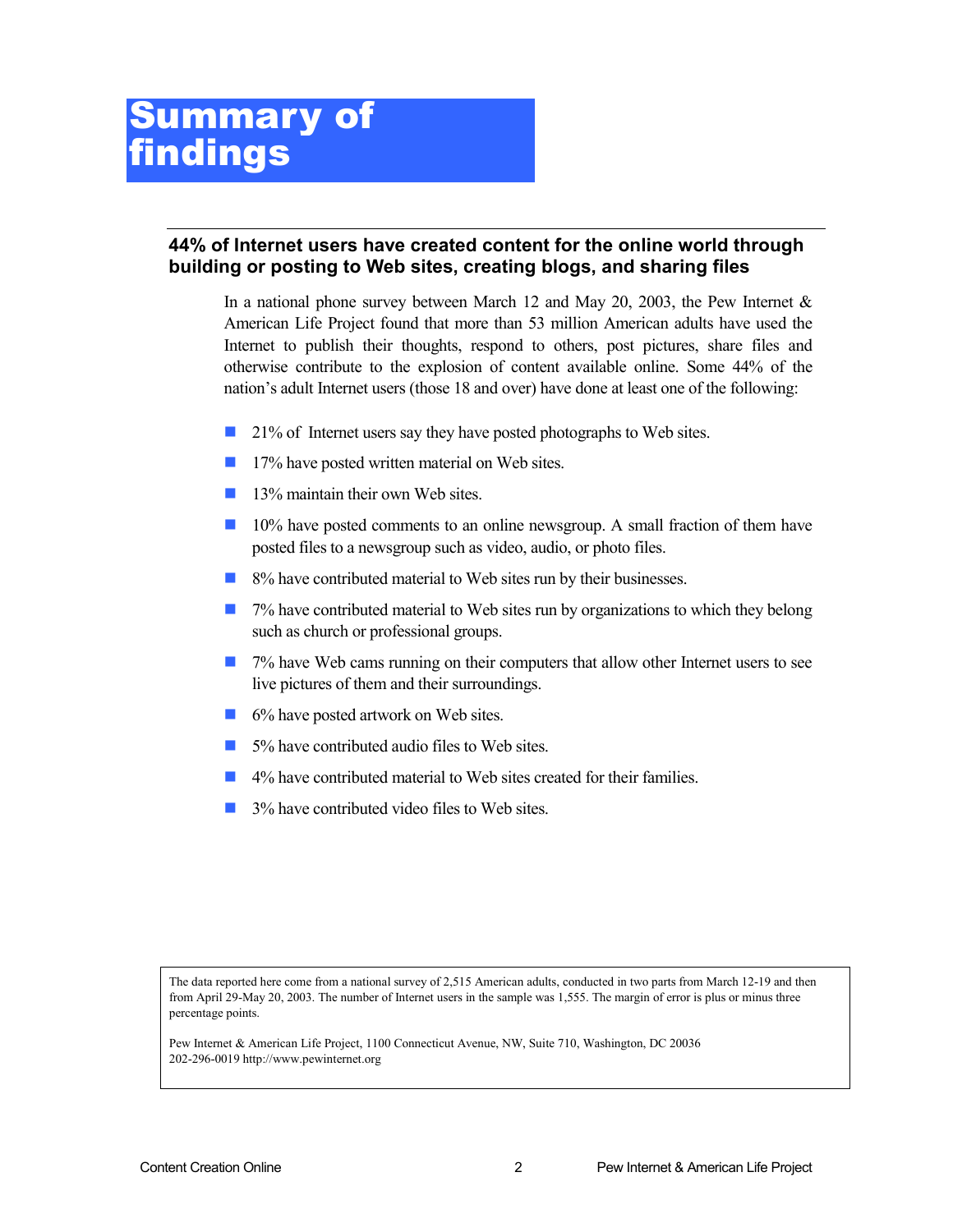2% maintain Web diaries or Web blogs, according to respondents to this phone survey. In other phone surveys prior to this one, and one more recently fielded in early 2004, we have heard that between 2% and 7% of adult Internet users have created diaries or blogs. In this survey we found that 11% of Internet users have read the blogs or diaries of other Internet users. About a third of these blog visitors have posted material to the blog.

Most of those who do contribute material are not constantly updating or freshening content. Rather, they occasionally add to the material they have posted, created, or shared. For instance, more than two thirds of those who have their own Web sites add new content only every few weeks or less often than that. There is a similar story related to the small proportion of Americans who have blogs.

The most eager and productive content creators break into three distinct groups:

- **Power creators** are the Internet users who are most enthusiastic about contentcreating activities. They are young – their average age is  $25$  – and they are more likely than other kinds of creators do things like use instant messaging, play games, and download music. And they are the most likely group to be blogging.
- **Older creators** have an average age of 58 and are experienced Internet users. They are highly educated, like sharing pictures, and are the most likely of the creator groups to have built their own Web sites. They are also the most likely to have used the Internet for genealogical research.
- **Content omnivores** are among the heaviest overall users of the Internet. Most are employed. Most log on frequently and spend considerable time online doing a variety of activities. They are likely to have broadband connections at home. The average age of this group is 40.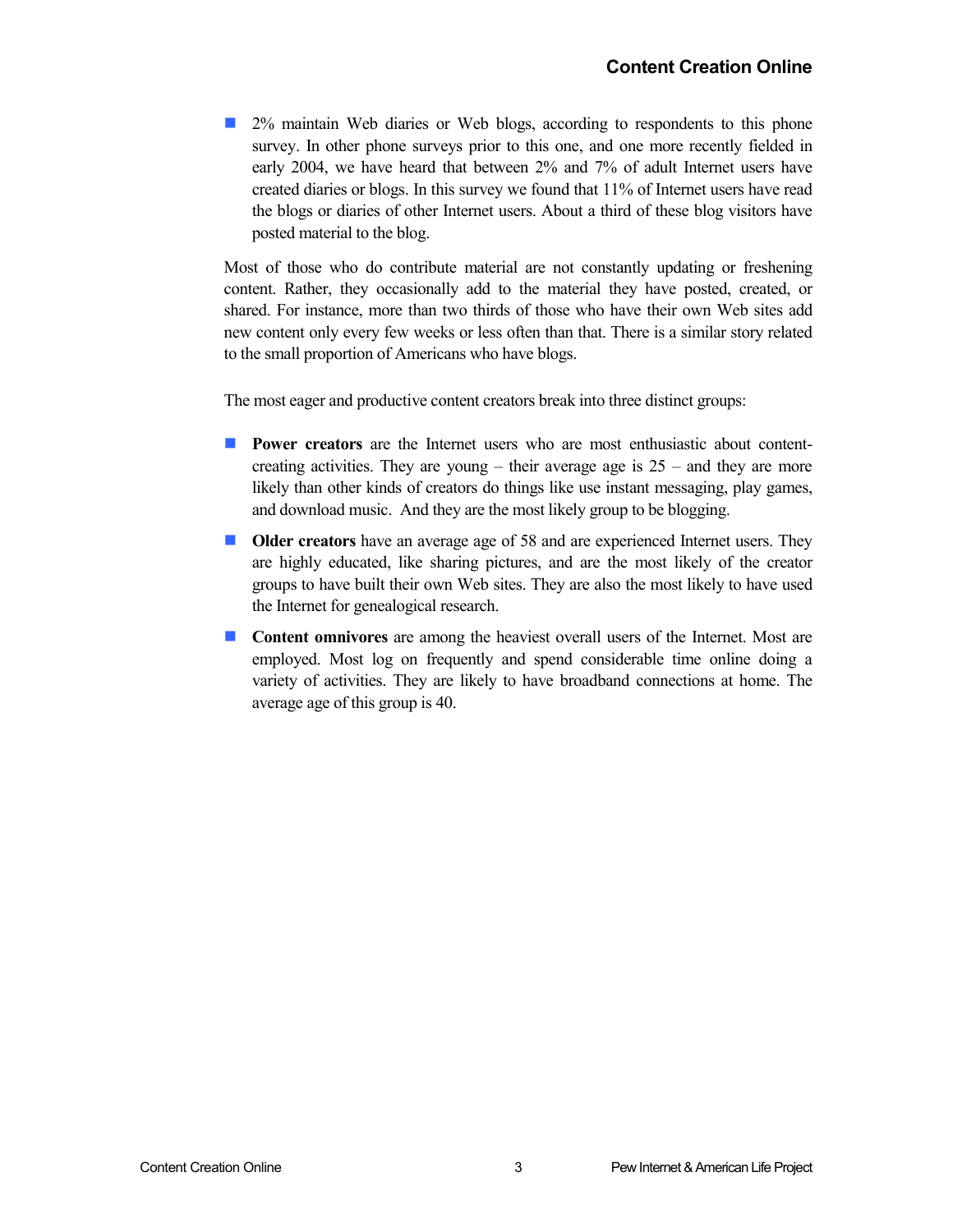

### **Content Creation Online**

#### **The material people contribute to the online world**

The maxim is true: Anyone can be a publisher on the Web and many Internet users are. They have contributed to the online commons by creating or contributing to Web sites, posting photos, and sharing files. They are taking advantage of new Web applications like blogging and, in many cases, faster, bigger Internet connections to facilitate their contributions.

In a survey fielded between March 12 and May 20, 2003, the Pew Internet & American Life Project sought to measure the extent of these phenomena. Using a broad and encompassing definition of "content creation," we found that 44% of adult American Internet users – more than 53 million people – have contributed material to the online world. Content creation in our definition includes creating a Web site, posting material to another Web site for work, family or another organization, posting materials to a personal or another person's Weblog or online diary. It also includes posting photos, artwork, writing, or audio and video files to the World Wide Web, to a chat room or discussion or newsgroup. The average number of content creating activities for a content creator is relatively small – 1.7 activities – and that suggests the most Internet users are content for now to find a small number of ways to make their contribution.

#### **Web sites**

Some 13% of Internet users have their own Web site. Most do not refresh the material on their site very often: 10% of Web site owners post to their sites daily or more often, but the plurality (42%) update their site once a month or less often.

A relatively small portion of other users has contributed information to a Web site. Four percent have contributed to a family Web site, 8% have contributed to a Web site for a business and 7% contributed to a Web site for an organization they belonged to, like a club, a church or a professional group. 30% of all Internet users have visited the Web sites of other families or individuals.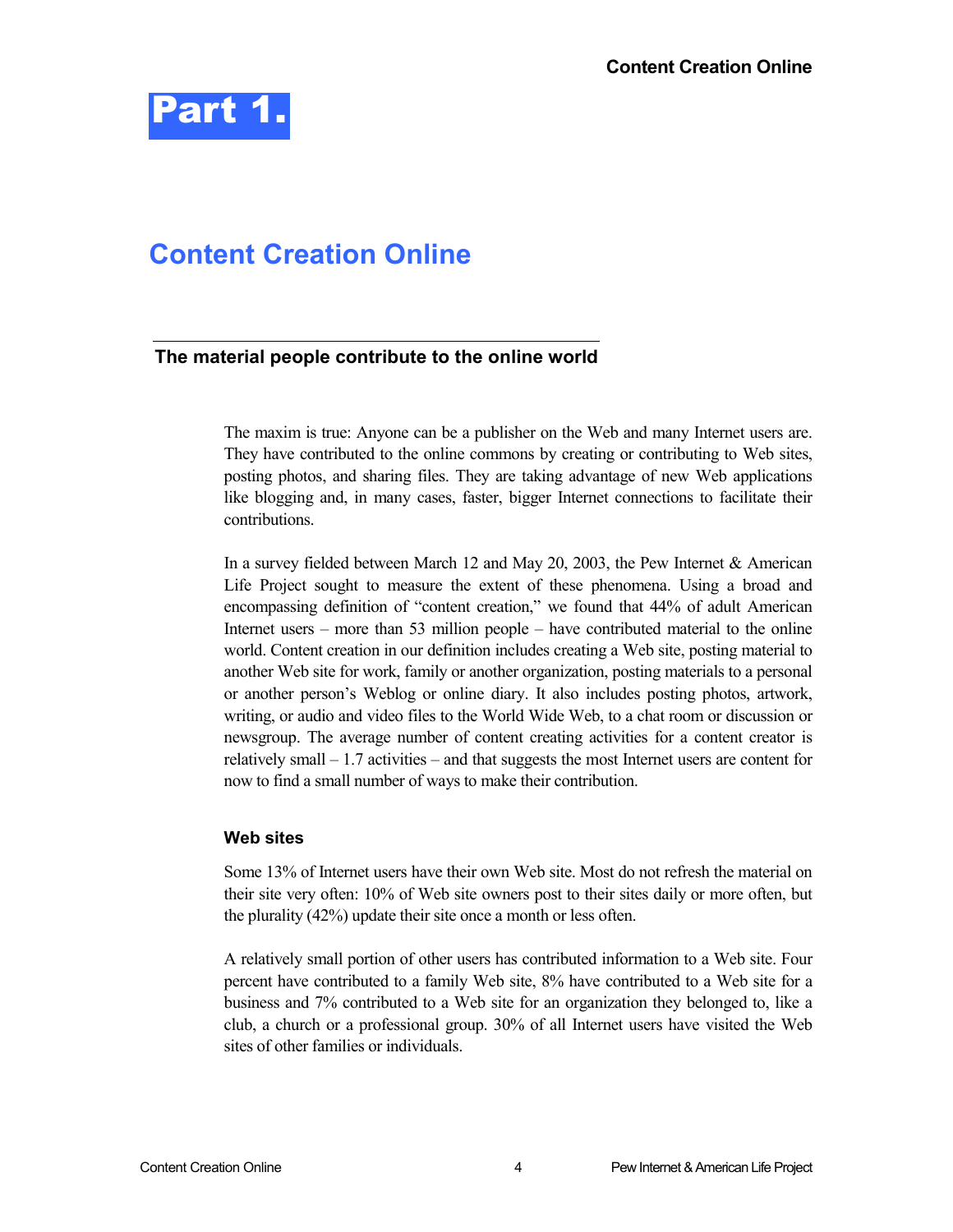| How often do you post material on your Web site?<br>More than 15 million American adults say they have their<br>own Web site. Here's how often they freshen the content. |     |
|--------------------------------------------------------------------------------------------------------------------------------------------------------------------------|-----|
| Several times a day                                                                                                                                                      | 4%  |
| About once a day                                                                                                                                                         | 6%  |
| 3-5 days a week                                                                                                                                                          | 7%  |
| 1-2 days a week                                                                                                                                                          | 11% |
| Every few weeks                                                                                                                                                          | 25% |
| Less often                                                                                                                                                               | 42% |
| Do not know/refused                                                                                                                                                      | .5% |

*Source: Pew Internet & American Life Project March-May 2003 survey. N=202. Margin of error is ±6%.* 

#### **Web cams**

Web cams, short for Web cameras, are small video cameras that are attached to a computer that broadcasts live video or still shots of the person at the computer across the Internet or to a Web page. Some 7% of all Internet users have ever used a Web cam to post live images to a Web site. Somewhat less than half (40%) of Web cam users use Web cams while chatting with someone else.

#### **Weblogs/Blogs**

In this survey, we found that a mere 2% of Internet users in this survey reported writing a weblog or online diary. Earlier surveys and a follow up check in early 2004 indicate that between 2% and 7% of Internet users publish a 'blog. Within this tiny group, only about 10% report updating their blog daily. Most weblog writers update their blogs once a week or less often.

Even though only a small number of Internet users are writing blogs, a slightly larger number of Net users are visiting them. Eleven percent of Internet users report visiting blogs written by others. And of these blog readers, a third report posting to or commenting on the blog entries that they have read.

Blog readers most frequently visit the online diaries of friends (56% have done so), strangers (46% have visited the blogs of people they have never met) and family members (a quarter report visiting family blogs).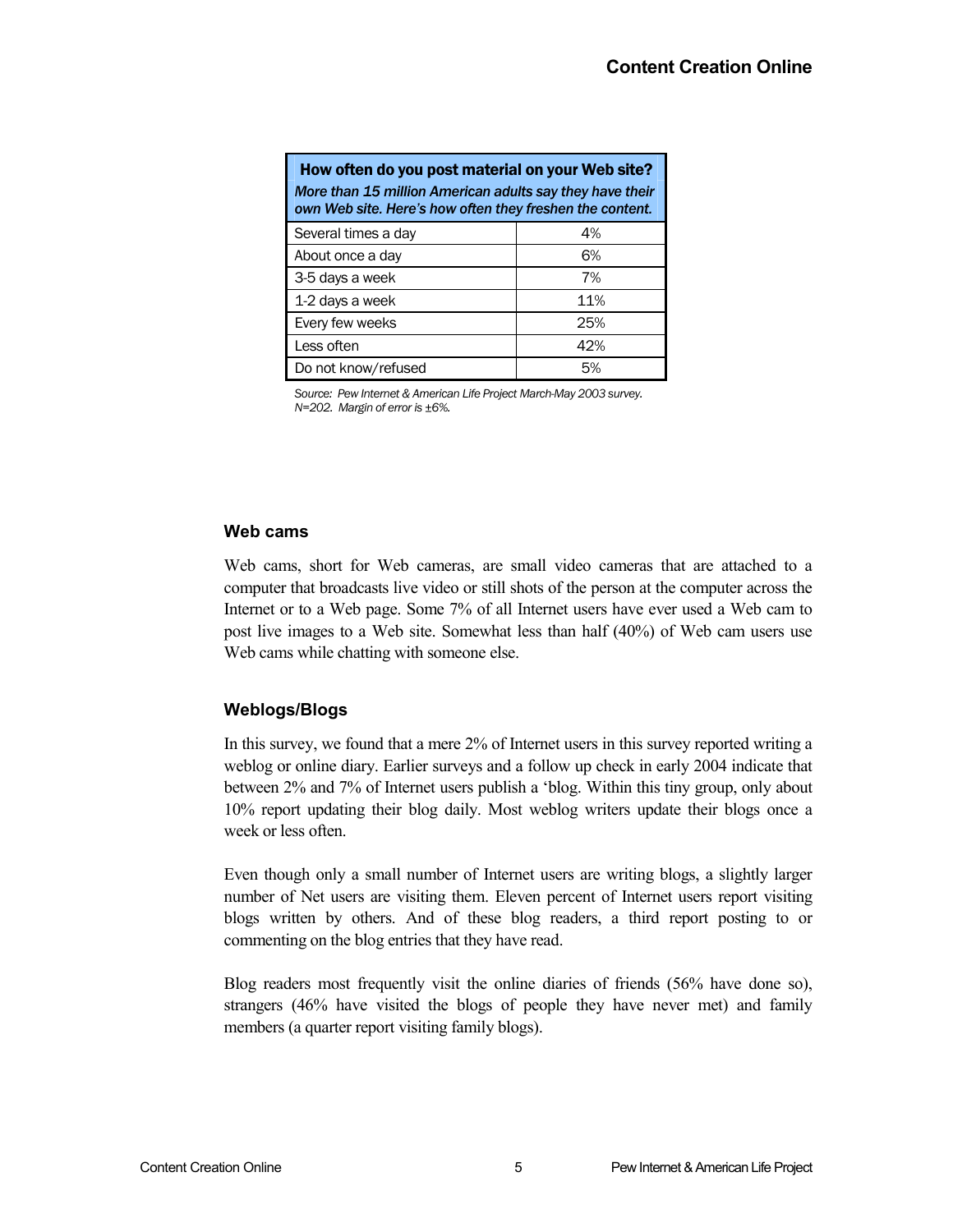#### **Sharing files**

Whether or not they have created original content to the Internet world, a greater percentage (though still not an overwhelming number of users) make content available online. One in five Internet users report posting photographs to the net, and 17% of Internet users have posted writing. Just about 5% of Internet users have posted artwork, audio files or video files to the Internet.

Some users are not just posting for others to view, some are actively sharing files. Twenty one percent of Internet users allow others to download files from their computer, including music and video files. However, these users were not included in the group of content creators. Surprisingly, Content Creators are less likely to say they download music than other Internet users. And as we reported more extensively in our recent Music Downloading Memo<sup>1</sup> two-thirds of these filesharers do not care about the copyright status of the files they share.

#### **Newsgroups**

One in five Internet users report visiting online newsgroups, forums where users can post their thoughts to a discussion that takes place over time. More than half of newsgroup users have posted comments to newsgroups, but a mere 4% have used newsgroups as a way to share photo, audio or video files.

#### **Demographics of Content Creators**

Who creates content? Content creators as a group are younger than the average American. However, in the Internet population, all age cohorts are equally as likely to create content. Content creators are more likely to be urban and suburban than rural, perhaps explained by the greater levels of broadband connectivity in urban centers than in rural areas. Content creators as a group are evenly divide between men and women and show similar racial and ethnic breakdowns as Internet users as whole.

Content creators are likely to have higher levels of education  $-46\%$  have a college degree or more compared to 26% of all Americans. Income levels are also generally higher among content creators, with  $31\%$  living in households earning more that \$75,000 annually, compared to 18% of all Americans who live in such households.

<sup>&</sup>lt;u>1</u> <sup>1</sup> "Music Downloading, Filesharing and Copyright: A Pew Internet Project Data Memo" is available at: http://www.pewinternet.org/reports/toc.asp?Report=96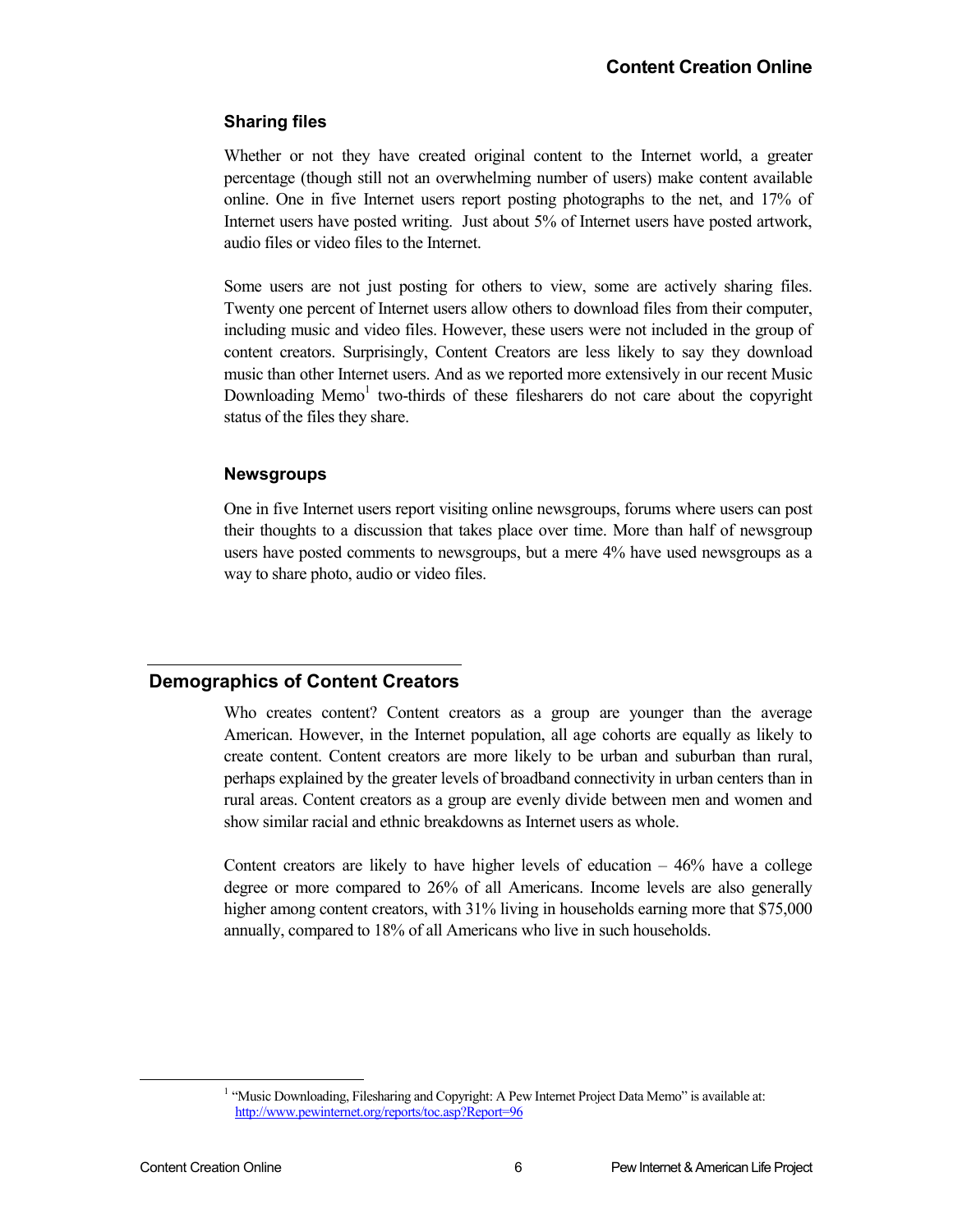| <b>Who creates content</b><br>The percentage of online content creators who<br>come from each demographic group. |     |  |
|------------------------------------------------------------------------------------------------------------------|-----|--|
| Men                                                                                                              | 51% |  |
| Women                                                                                                            | 49% |  |
| Race/ethnicity                                                                                                   |     |  |
| Whites                                                                                                           | 77% |  |
| <b>Blacks</b>                                                                                                    | 9%  |  |
| Hispanics                                                                                                        | 9%  |  |
| Age                                                                                                              |     |  |
| 18-29                                                                                                            | 28% |  |
| 30-49                                                                                                            | 48% |  |
| 50-64                                                                                                            | 20% |  |
| $65+$                                                                                                            | 4%  |  |
| Household income                                                                                                 |     |  |
| Less than \$30,000                                                                                               | 19% |  |
| \$30,000-\$50,000                                                                                                | 21% |  |
| \$50,000-\$75,000                                                                                                | 17% |  |
| $$75,000 +$                                                                                                      | 31% |  |
| <b>Education level</b>                                                                                           |     |  |
| Did not graduate from HS                                                                                         | 6%  |  |
| High school grad                                                                                                 | 19% |  |
| 29%<br>Some college                                                                                              |     |  |
| College degree +                                                                                                 | 46% |  |
| Type of home Internet connection                                                                                 |     |  |
| Dial up                                                                                                          | 63% |  |
| <b>Broadband</b>                                                                                                 | 37% |  |

*Source: Pew Internet & American Life Project March-May 2003 survey. N for Internet users=1,555. Margin of error is ±3%. In the Race/Ethnicity category, 6% of respondents fall into the "other"category.* 

Content creators are also disproportionately likely to be students—20% of all content creators are full-time or part-time students (about evenly split between the two groups), while only 14% of Americans identify themselves as students. However, given that many universities offer extremely high bandwidth facilities to their students and may make creating online content a part of the required coursework for a student, its not surprising that students are so well represented among content creators.

Broadband connectivity is somewhat more prevalent in the homes of content creators than other Internet users—37% have high-speed connections of some kind, compared to 29% of all Internet users.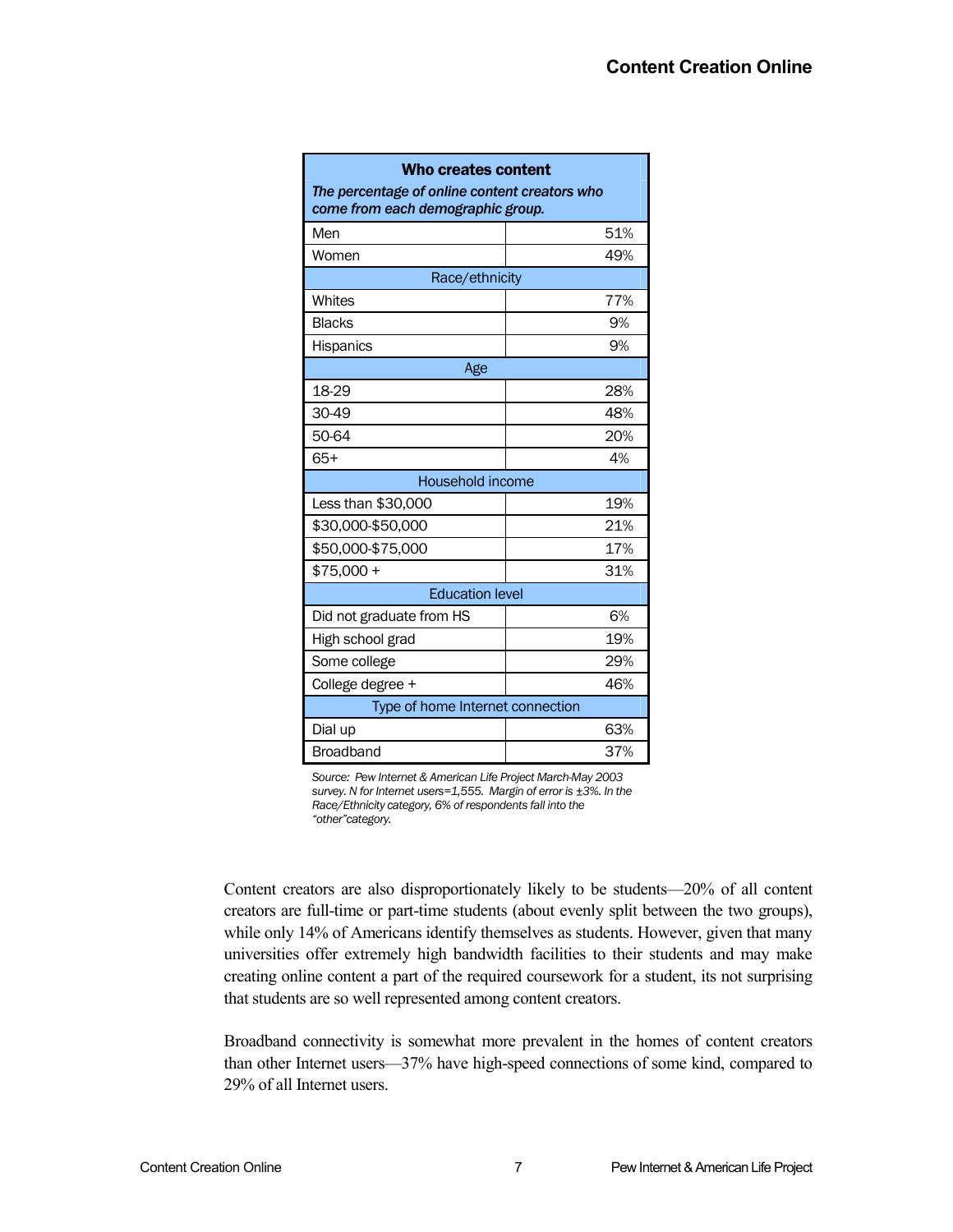| Who is most likely to create content<br>The percentage of each group of Internet users who<br>have created online content of one kind of another. |     |  |
|---------------------------------------------------------------------------------------------------------------------------------------------------|-----|--|
| Men                                                                                                                                               | 45% |  |
| Women                                                                                                                                             | 44% |  |
| Race/ethnicity                                                                                                                                    |     |  |
| Whites                                                                                                                                            | 45% |  |
| <b>Blacks</b>                                                                                                                                     | 44% |  |
| Hispanics                                                                                                                                         | 39% |  |
| Age                                                                                                                                               |     |  |
| 18-29                                                                                                                                             | 45% |  |
| 30-49                                                                                                                                             | 47% |  |
| 50-64                                                                                                                                             | 43% |  |
| $65+$                                                                                                                                             | 28% |  |
| Household income                                                                                                                                  |     |  |
| Less than \$30,000                                                                                                                                | 40% |  |
| \$30,000-\$50,000                                                                                                                                 | 43% |  |
| \$50,000-\$75,000                                                                                                                                 | 44% |  |
| $$75,000 +$                                                                                                                                       | 54% |  |
| <b>Education level</b>                                                                                                                            |     |  |
| Did not graduate from HS                                                                                                                          | 41% |  |
| High school grad                                                                                                                                  | 34% |  |
| Some college                                                                                                                                      | 40& |  |
| College degree +                                                                                                                                  | 57% |  |
| Type of Internet connection                                                                                                                       |     |  |
| Dial up                                                                                                                                           | 40% |  |
| <b>Broadband</b>                                                                                                                                  | 57% |  |

*Source: Pew Internet & American Life Project March-May 2003 survey. N for Internet users=1,555. Margin of error is ±3%.* 

#### **Content Creators—Three Groups**

In a more in-depth analysis of content creators, the Project noticed that there are three distinct groups of Internet users who create content: Power creators, Older creators and Content Omnivores.

#### **Power Creators**

Power creators are the Internet users who are most enthusiastic about content-creating activities. These users, on average, have done more of the content-creating activities than others, with a mean of 2 activities. This group is quite similar to the Young Tech Elite,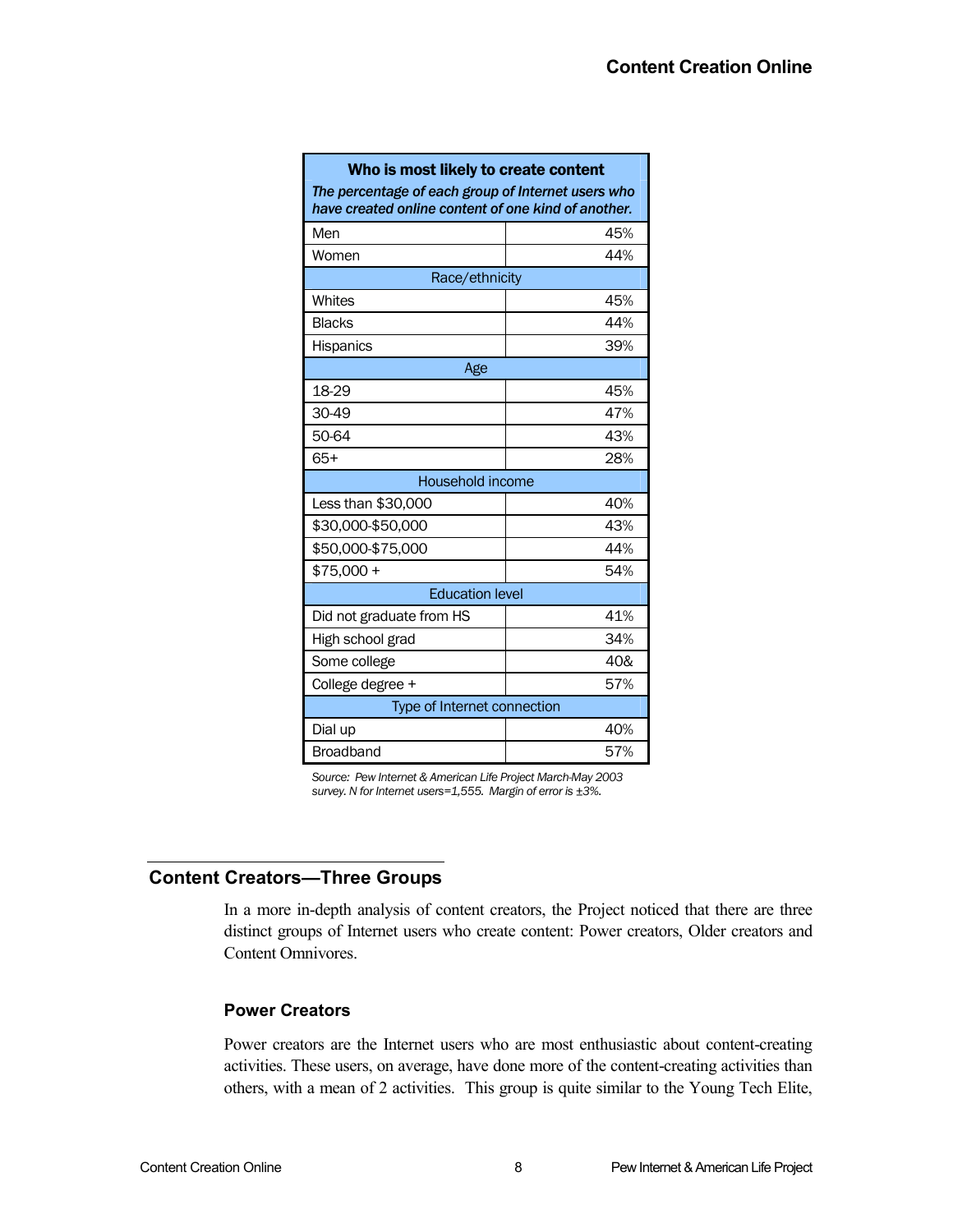detailed in our recent *Consumption of Information Goods and Services in the United States* report.<sup>2</sup>

These creators are much younger than the other two types of creators, with an average age of 25 (compared to 58 in the Older group and 40 for the Omnivores). They are slightly more likely to be male (56% of the group). Race and ethnicity are not much of a factor—this group looks like the Internet population at large, with a slightly larger percentage of Hispanics. Eighteen percent of this group identify themselves as Hispanic, compared to 11% of the whole Internet-using population.

The youth of this group informs many of the activities that they do. Instant messaging is extremely popular with this group, with two-thirds saying that have used instant messaging. Online game playing is also prevalent in this group with more than half participating in this activity. Statistically, young people are a more mobile as a group than older Americans, and Power content creators are no exception. This group is far more likely to search online for a job (63%) or a place to live (50%) than other creators.

In another nod to youth, this group also downloads music at a much greater rate than their other content creating compatriots, and are far more likely to report posting audio files and artwork to a Web site.

Power creators might also be called the Bloggers—12% of this group has a blog and close to a third (29%) has ever visited one, compared to less than 3% of other creators, and much lower levels of reported blog visits in the other two groups.

Power creators are also the most likely of all creators to have broadband Internet access—40% of power creators have high-speed access.

#### **Older Creators**

Older creators are most notable for their greater age—the average for this group is 58. This group of creators are long-time users—the average length of time online for older creators is 6 years, making older creators simultaneously experienced users. The average age of this group may also explain the high level of retirees—22% of Older creators are retired, and about half work full-time.

Older creators along with Content omnivores are a highly educated group—half of each group has a college degree or graduate degree, and another quarter have some college experience. The incomes of Older creators are also high—more than 50% earn more than \$50,000 annually in household income.

Older creators are also not likely to be parents of children under 18 living at home. Less than 16% live with a minor child in their household. Thirty-one percent of Power creators

 <sup>2</sup> To learn more about the Young Tech Elite, please visit *The Consumption of Information Goods and Services* report at http://www.pewinternet.org/reports/toc.asp?Report=103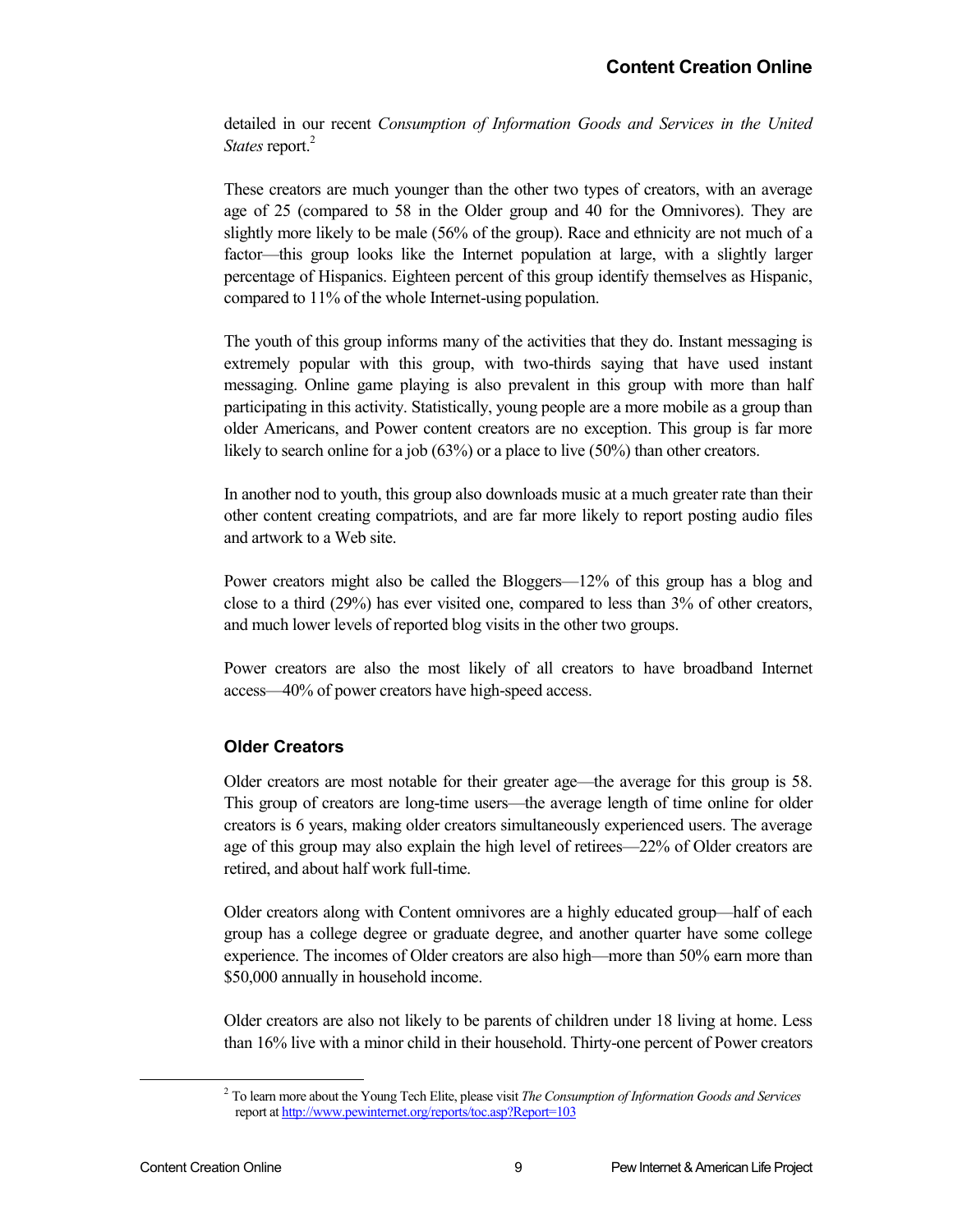and almost 70% of Content omnivore (see following section) are the parent or guardians of resident children.

This group is also more likely than other content creators to live in rural areas, a factor which may partially explain their somewhat lower level of broadband internet access. Nevertheless the 36% of older creators with broadband is more than the 31% of American Internet-using households with high-speed access. This group is the least likely to live in an urban area.

This group does not engage in a particularly wide variety of online activities. Older creators' main content creation activity is the building and maintenance of a personal Web site. More than a third (34%) of this group has its own personal Web site. They are also just as likely to use a Web cam  $(18%)$  and post photos  $(36%)$  and video  $(8%)$  to a Web site as power creators. They are just as likely or slightly more likely than other creators to have contributed to or maintain a Web site for a business or an organization.

Similar to other older Americans, Older creators are also more enthusiastic about online genealogical activities than other creators—a third (33%) have ever searched online for information about their family history.

#### **Content Omnivores**

Content omnivores as a group have tried more of all kinds of Internet activities including content creating ones. They are online frequently, and are more likely than other creators to have emailed, read news or surfed for information on a favorite hobby on a typical day. Still, they differ from power creators in that they have not embraced the newest of the new—most have never used a Web cam (only 13% have), and they do not keep a blog (3% do), though they do visit them, with 17% of Omnivores having ever visited the blog of a friend, relative or stranger.

Omnivores are the workhorses of the content creating crowd—they are online all the time and they also work full-time, with 75% employed full-time and another 7% employed part-time. Surprisingly, another 12% are students. These content creators are, like Older creators, highly educated with high incomes, with half with a college or graduate degree, and half with incomes over \$50,000 annually. Omnivores mostly live in suburban (52%) or urban (31%) areas. This group is also contains a slightly larger percentage of women (53% women, 47% men), and is overwhelming made up of parents—69% have children under 18 living at home.

Content omnivores are, by a very slightly margin, the least likely of all content creators to have broadband Internet access. Nevertheless, they are frequent and dedicated users of the Internet and have tried a wide variety of activities. Omnivores seek finance information online (60% have ever done so), visit government Web sites (79% have), buy products and purchase travel online (78% and 73% respectively).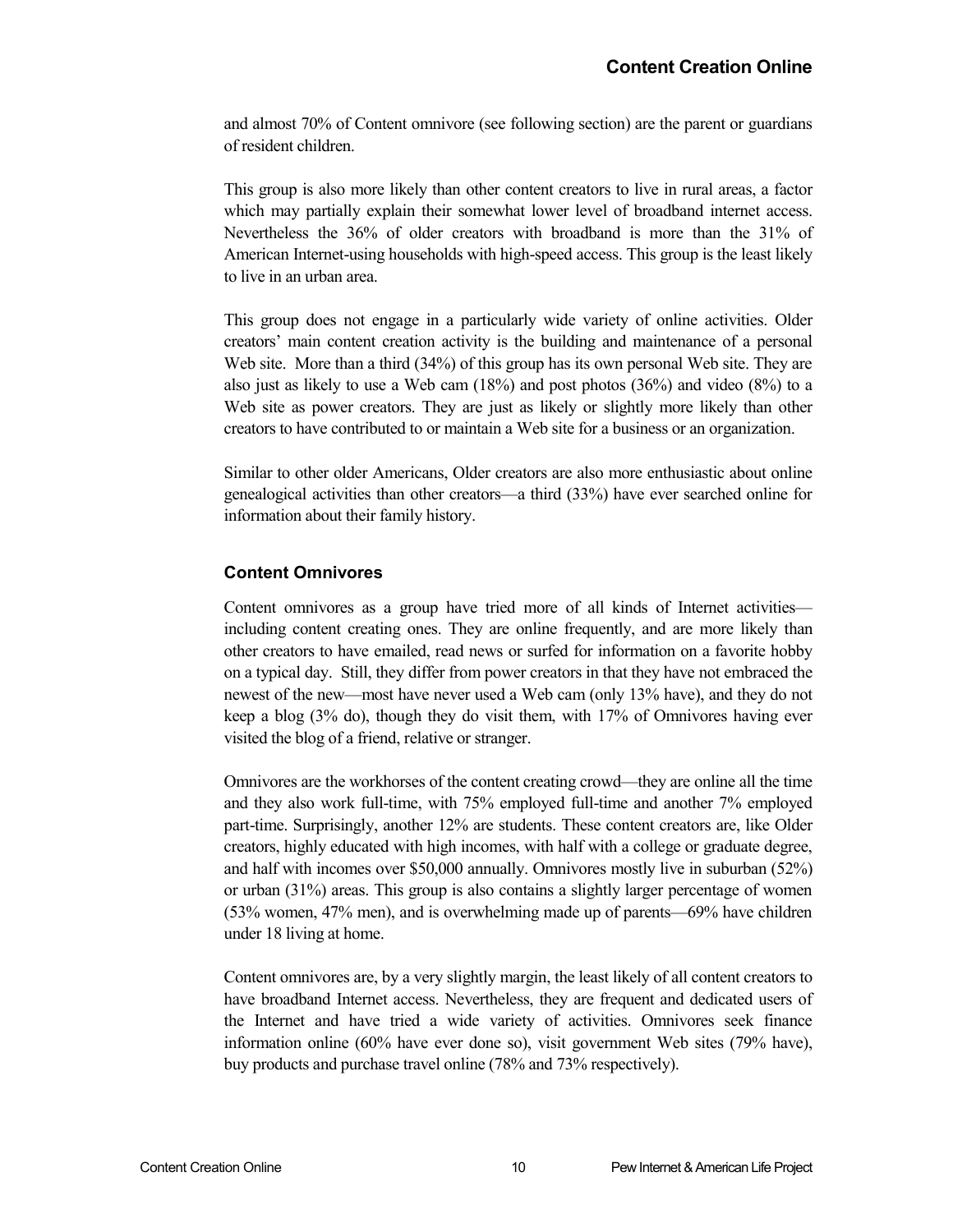When creating their own content, Omnivores tend toward more tried and true content areas on the Web. More than a quarter (28%) have their own Web site, and they are just as likely as other creators to have contributed to a family, business or organizational Web site. They have posted photos online (30%) as well as pieces of writing (27%). This group shies away from newer or more fraught content creating or sharing technologies. A little less than a third (31%) have downloaded music (similar to the number of Omnivores who sought religious information online), and only 4% have ever posted audio or video files, and only 6% have ever shared any artwork. As mentioned before only 13% have ever used a Webcam, and only 3% (compared to 12% of power users) have a blog.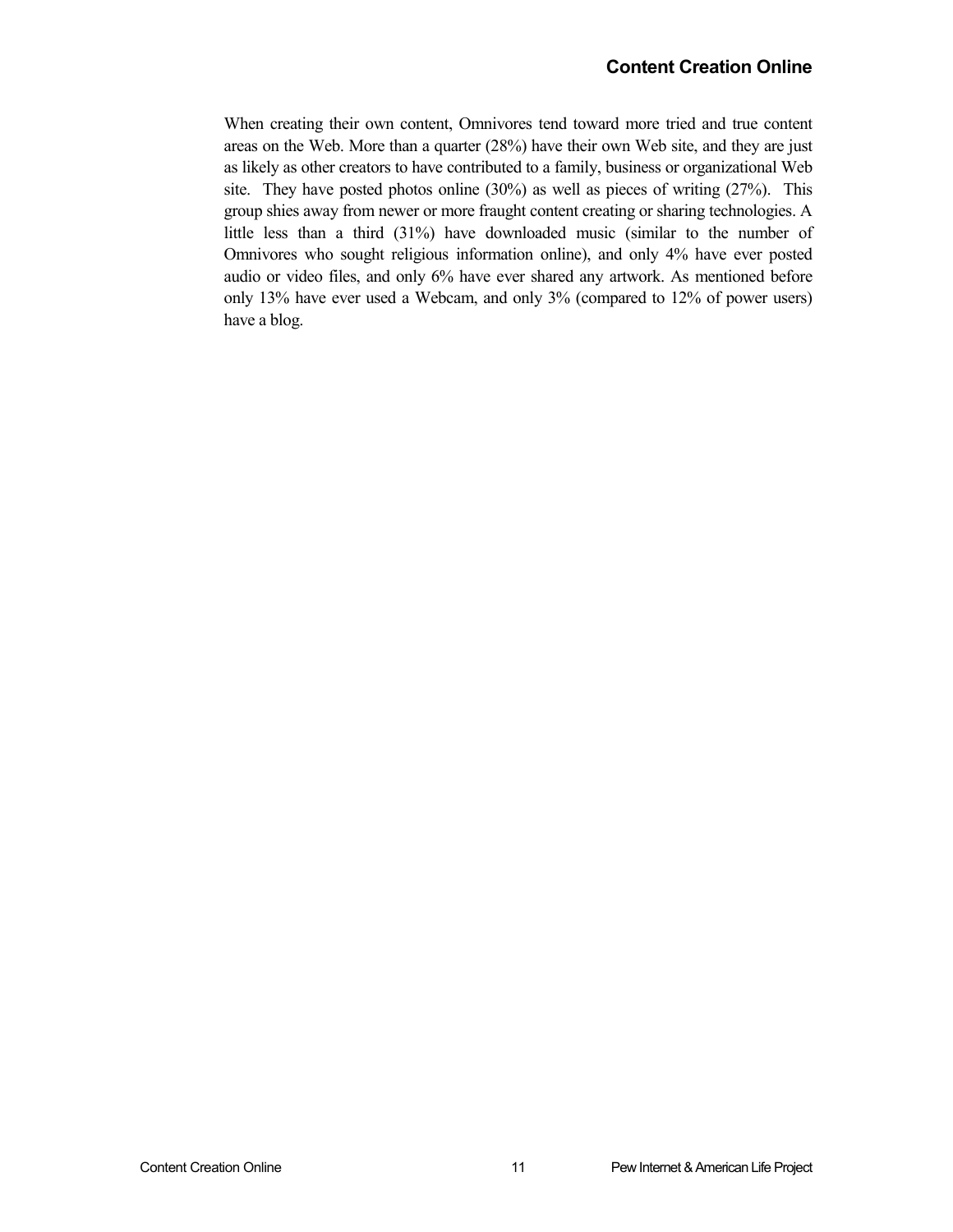### Methodology and questionnaire.

This Pew Internet & American Life Project report is based on the findings of a daily tracking survey on Americans' use of the Internet. Telephone interviews were conducted by Princeton Survey Research Associates between March 12 and March 19 and then from April 29-May 20, 2003 among a sample of 2,515 adults, 18 and older. For results based on the total sample, one can say with 95% confidence that the error attributable to sampling and other random effects is plus or minus 2 percentage points. For results based Internet users  $(n=1,555)$  the margin of sampling error is plus or minus 3 percentage points. Also, some preliminary data from February 2004 was included in the report to help create an estimate for the findings on blog creation. In addition to sampling error, question wording and practical difficulties in conducting telephone surveys may introduce some error or bias into the findings of opinion polls.

The sample for this survey is a random digit sample of telephone numbers selected from telephone exchanges in the continental United States. The random digit aspect of the sample is used to avoid "listing" bias and provides representation of both listed and unlisted numbers (including not-yet-listed numbers). The design of the sample achieves this representation by random generation of the last two digits of telephone numbers selected on the basis of their area code, telephone exchange, and bank number.

New sample was released daily and was kept in the field for at least five days. This ensures that complete call procedures were followed for the entire sample. Additionally, the sample was released in replicates to make sure that the telephone numbers called are distributed appropriately across regions of the country. At least 10 attempts were made to complete an interview at every household in the sample. The calls were staggered over times of day and days of the week to maximize the chances of making contact with a potential respondent. Interview refusals were re-contacted at least once in order to try again to complete an interview. All interviews completed on any given day were considered to be the final sample for that day. The overall response rate was 32.8%.

Non-response in telephone interviews produces some known biases in survey-derived estimates because participation tends to vary for different subgroups of the population, and these subgroups are likely to vary also on questions of substantive interest. In order to compensate for these known biases, the sample data are weighted in analysis. The demographic weighting parameters are derived from a special analysis of the most recently available Census Bureau's Current Population Survey (March 2002). This analysis produces population parameters for the demographic characteristics of adults age 18 or older, living in households that contain a telephone. These parameters are then compared with the sample characteristics to construct sample weights. The weights are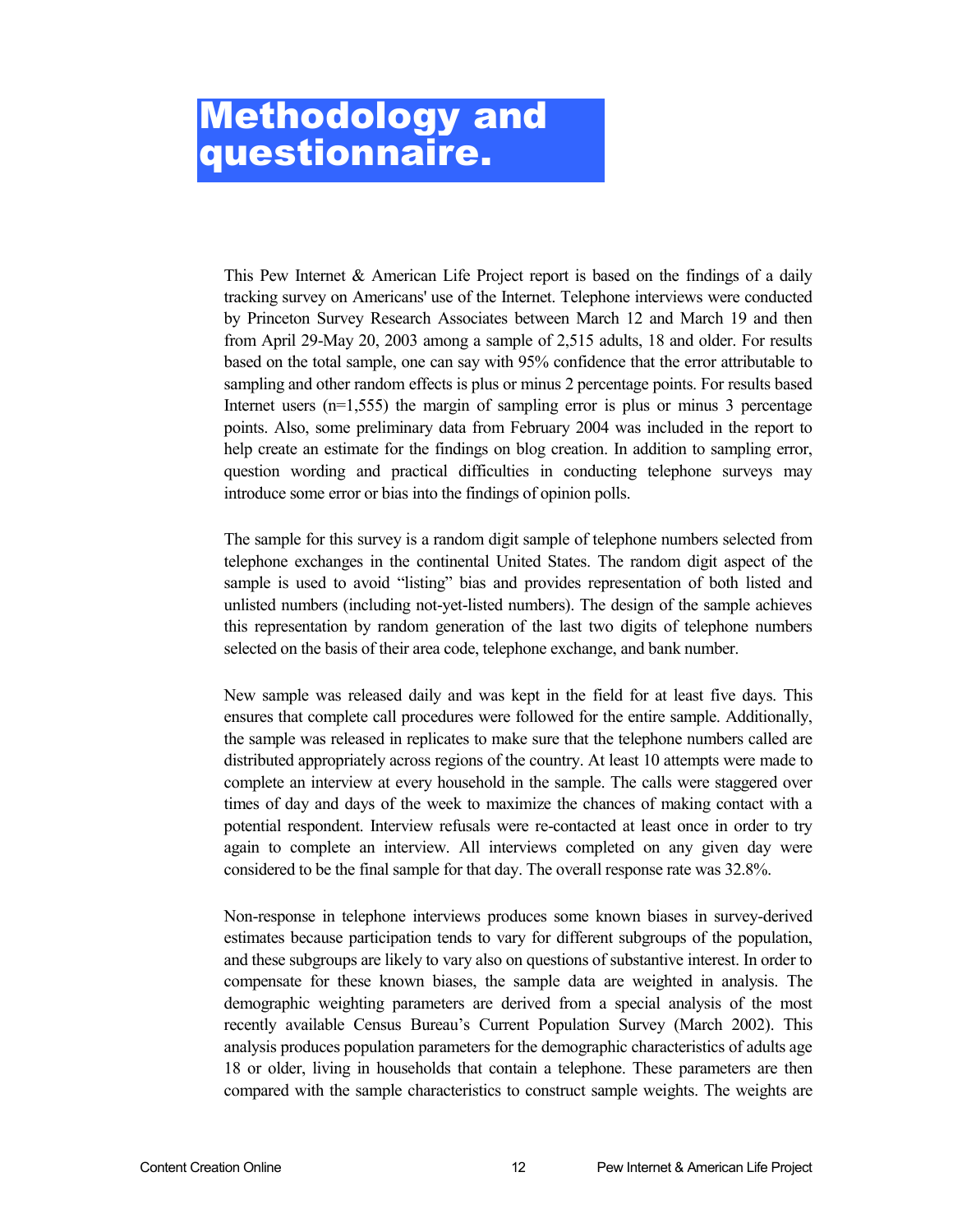derived using an iterative technique that simultaneously balances the distribution of all weighting parameters.

#### **Questionnaire and answers**

[Note: CONT13 & CONT 14 were not used to create the category of "Content Creators."]

**CONT01** Do you have your own web site?

|      | <b>CURRENT</b> | <b>Based on Internet users [N=1,555]</b>             |
|------|----------------|------------------------------------------------------|
| $\%$ | 13             | Yes                                                  |
|      | 87             | N <sub>0</sub>                                       |
|      | *              | Don't know/Refused                                   |
|      | <b>CONT02</b>  | How often do you post material to the site?          |
|      | <b>CURRENT</b> | Based on those who have their own web site $[N=202]$ |
| %    | 4              | Several times a day                                  |
|      | 6              | About once a day                                     |
|      | 7              | 3-5 days a week                                      |
|      | 11             | 1-2 days a week                                      |
|      | 25             | Every few weeks                                      |
|      | 42             | Less often                                           |
|      | 5              | Don't know/Refused                                   |

#### **CONT03**Have you ever contributed material to (INSERT)? (If YES, Have you contributed material to the site in the last three months?

|             | Based on Internet Users [N=1,555]                                                                       |            |                                               |           |                               |
|-------------|---------------------------------------------------------------------------------------------------------|------------|-----------------------------------------------|-----------|-------------------------------|
|             |                                                                                                         | <b>YES</b> | YES, IN LAST<br><b>THREE</b><br><b>MONTHS</b> | <b>NO</b> | DON'T KNOW/<br><b>REFUSED</b> |
| a           | A web site for your<br>family                                                                           | 4          | 4                                             | 92        | $\ast$                        |
| $\mathbf b$ | A business web site                                                                                     | 8          | 12                                            | 81        |                               |
| $\mathbf c$ | A web site for an<br>organization you<br>belong to, such as a<br>church, club, or<br>professional group |            | 9                                             | 83        | $\ast$                        |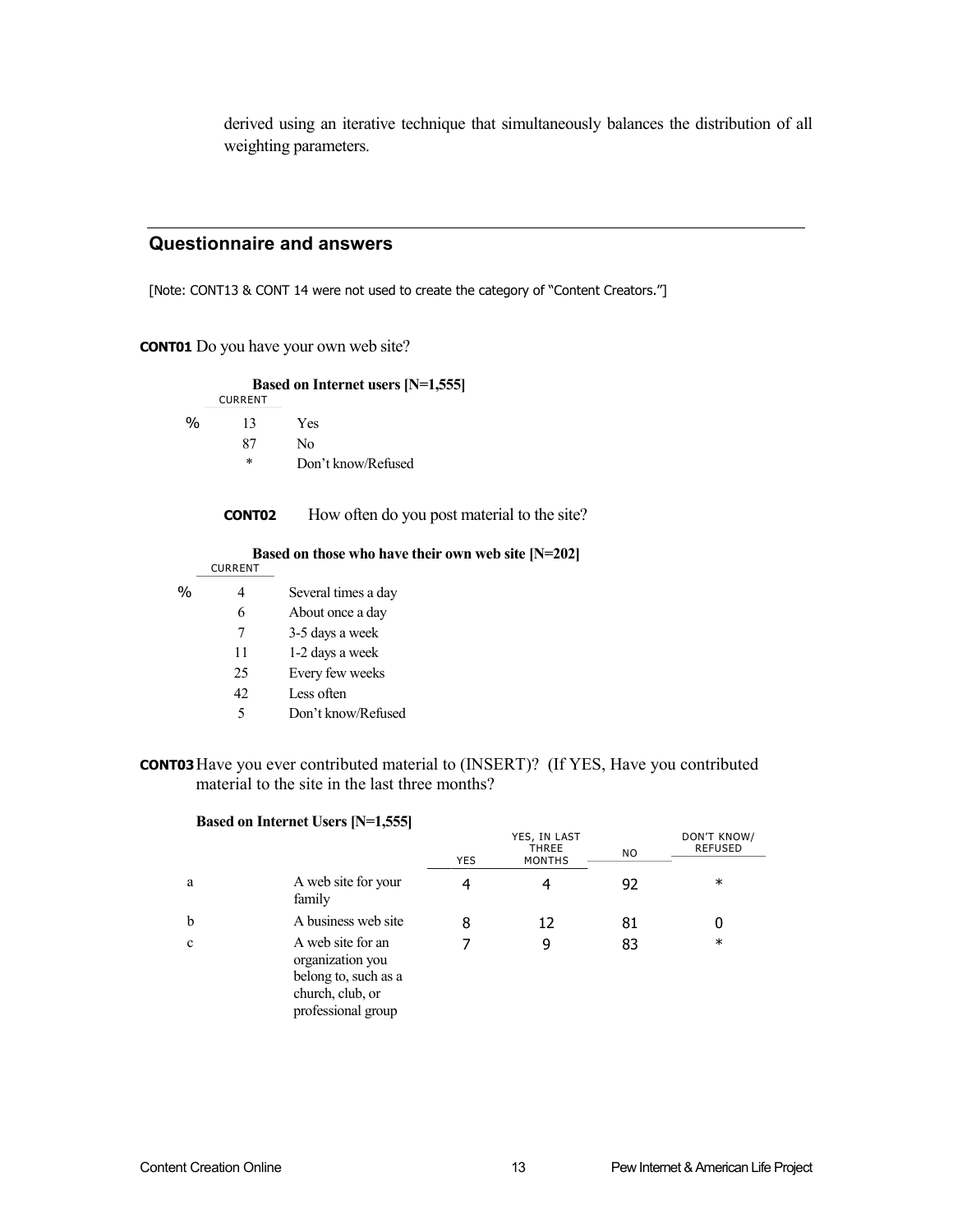**CONT04** Do you ever visit the web sites of other families or individuals?

 **Based on Internet users [N=1,555]** CURRENT % 30 Yes 70 No \* Don't know/Refused

**CONT05** Do you use a web cam or web camera to make live pictures appear on a web site?

 **Based on Internet users [N=1,555]** CURRENT % 7 Yes 93 No \* Don't know/Refused

**CONT06** Do you use the web cam to stream video while conversing with someone else?

|   |                | Based on those who use a web cam [N=104] |
|---|----------------|------------------------------------------|
|   | <b>CURRENT</b> |                                          |
| % | 40             | Yes                                      |
|   | 60             | No.                                      |
|   | $\theta$       | Don't know/Refused                       |

**CONT07** Do you write a web diary, web log or blog that is posted online?

|               | <b>CURRENT</b> | <b>Based on Internet users [N=1,555]</b> |
|---------------|----------------|------------------------------------------|
| $\frac{0}{0}$ | $\mathcal{D}$  | Yes                                      |
|               | 97             | Nο                                       |
|               | *              | Don't know/Refused                       |

**CONT08** How frequently do you update the material on your blog?

 **Based on those who write a web diary or web log [N=36]**

- CURRENT
- % 3 Several times a day
	- 7 About once a day
	- 10 3-5 days a week
	- 21 1-2 days a week
	- 39 Every few weeks
	- 20 Less often
	- 0 Don't know/Refused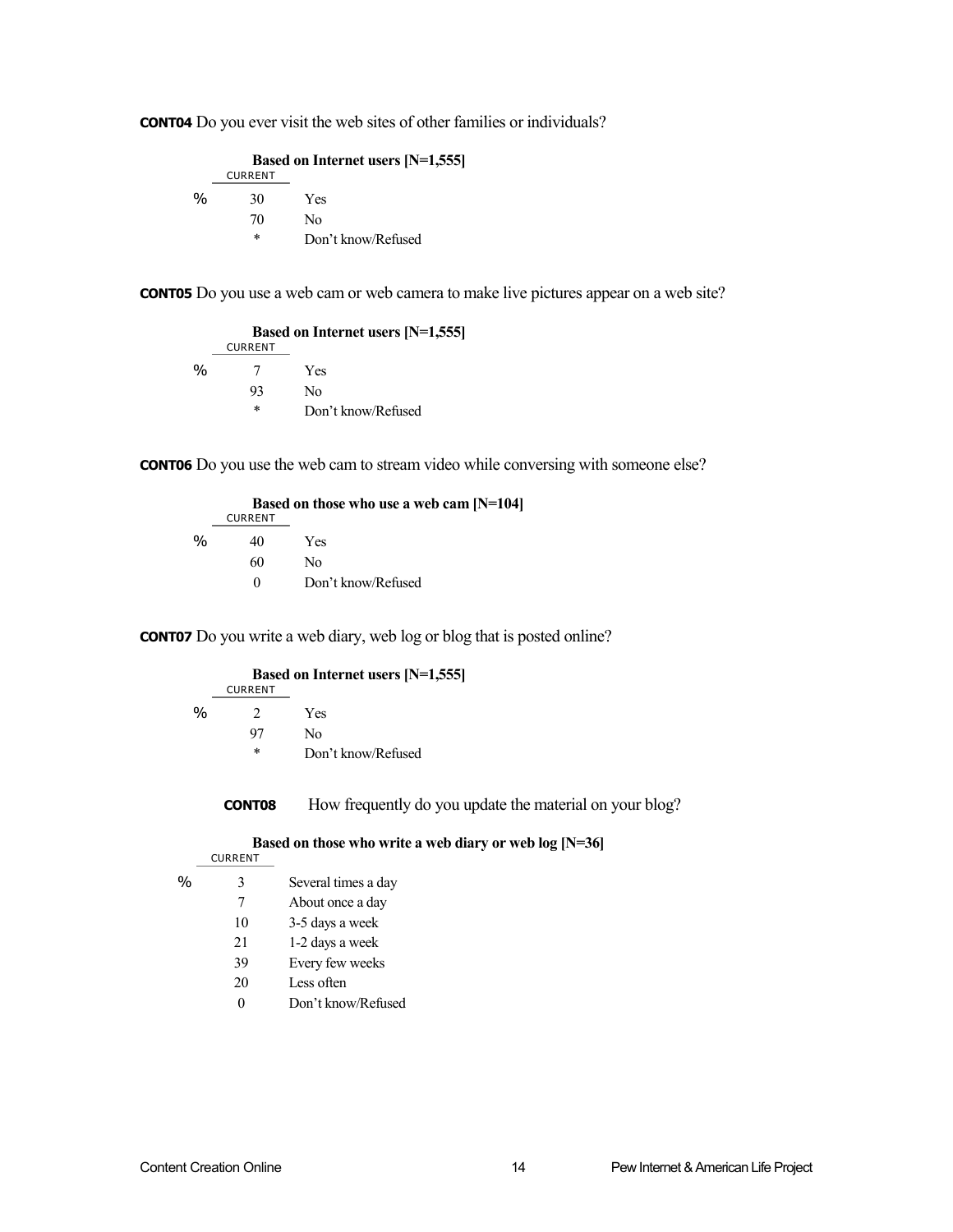**CONT09** Have you ever visited the web diaries or blogs of other people?

 **Based on Internet users [N=1,555]** CURRENT % 11 Yes 88 No \* Don't know/Refused

**CONT10** Have you ever written or posted material to another person's blog?

|               |                | Based on those who visit others' web diaries or web logs $[N=174]$ |
|---------------|----------------|--------------------------------------------------------------------|
|               | <b>CURRENT</b> |                                                                    |
| $\frac{0}{0}$ | 34             | Yes                                                                |
|               | 66             | No.                                                                |
|               |                | Don't know/Refused                                                 |

#### **CONT11** Do you ever visit the web diaries or blogs of (INSERT)?

|   | Based on those who visit others' web diaries or web logs $[N=174]$ |     |     |                               |
|---|--------------------------------------------------------------------|-----|-----|-------------------------------|
|   |                                                                    | YES | NO. | DON'T KNOW/<br><b>REFUSED</b> |
| a | <b>Friends</b>                                                     |     | 47  | $\ast$                        |
|   | Family members                                                     | 25  | 75  |                               |
|   | People you've never met                                            | 46  | 54  |                               |

**CONT12** Now I'd like to ask about various types of files people can post online to web sites. Do you ever post (INSERT) on the Internet?

#### **Based on Internet users [N=1,555]**

|   |             | YES, HAVE DONE NO, DO NOT DO<br><b>THIS</b> | <b>THIS</b> | <b>DON'T KNOW/</b><br><b>REFUSED</b> |
|---|-------------|---------------------------------------------|-------------|--------------------------------------|
| a | Photographs | 21                                          | 79          | $\ast$                               |
|   | Audio files |                                             | 94          | $\ast$                               |
| c | Video files |                                             | 97          |                                      |
| d | Artwork     | ь                                           | 94          |                                      |
| e | Writing     |                                             | 83          | $\ast$                               |

**CONT13** Do you allow others to download files from your computer, such as music or video files?

|               |                | <b>Based on Internet users [N=1,555]</b> |
|---------------|----------------|------------------------------------------|
|               | <b>CURRENT</b> |                                          |
| $\frac{0}{0}$ | 21             | Yes                                      |
|               | 78             | N٥                                       |
|               |                | Don't know/Refused                       |